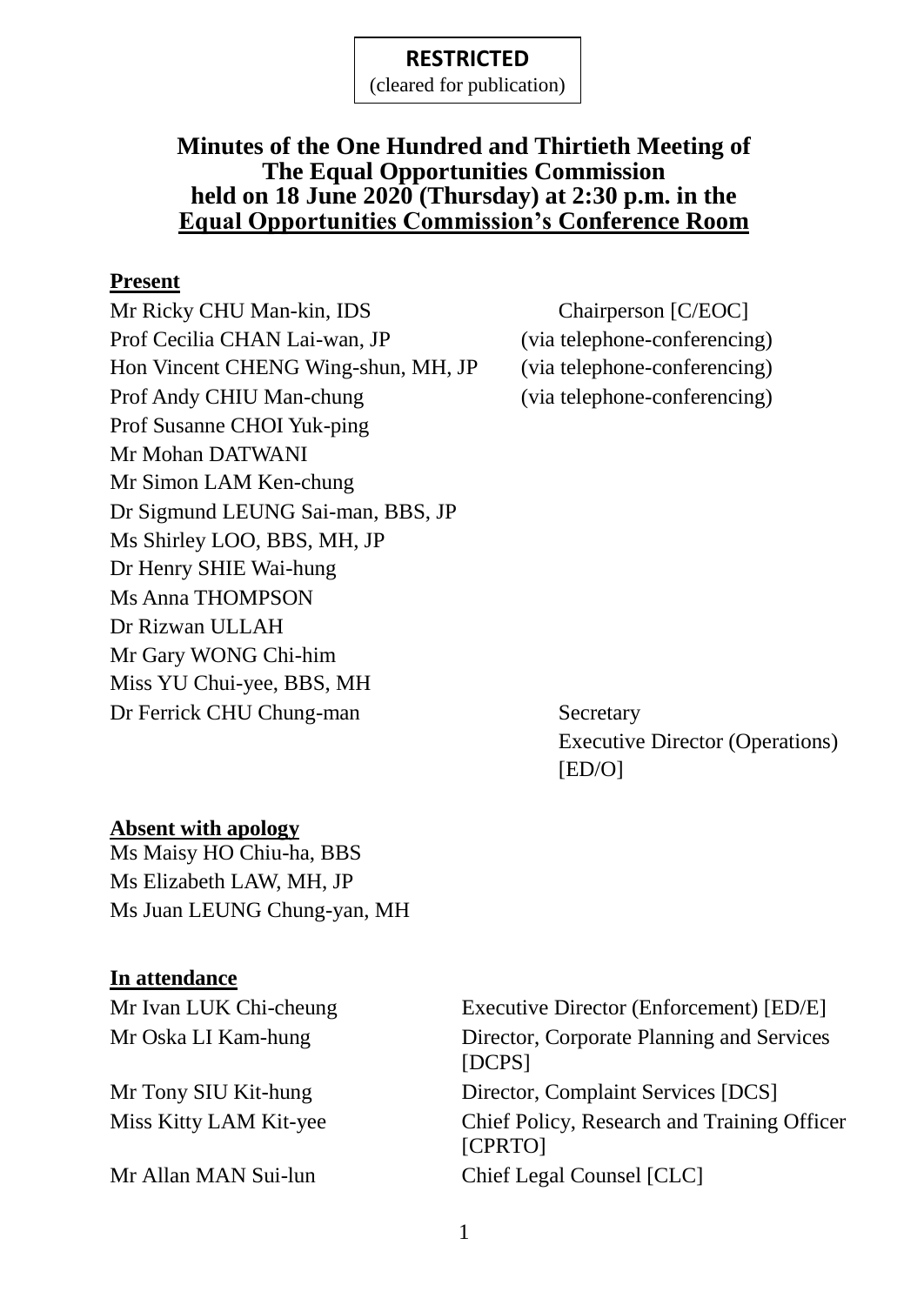(cleared for publication)

Ms Shana WONG Shan-nar Head, Corporate Communications [HCC] Miss Gloria YU Wai-ling Senior Equal Opportunities Officer, Administration & Personnel [SAP] Ms Hollis LING Yin-har Equal Opportunities Officer, Administration & Personnel [EAP]

# **I. Introduction**

1. The Chairperson (C/EOC) welcomed all Commission Members (Members) to the 130<sup>th</sup> Meeting, in particular Mr Simon LAM, who was a new Member joining the meeting for the first time. C/EOC informed the Meeting that apologies for absence were received from Ms Maisy HO, Ms Elizabeth LAW and Ms Juan LEUNG who had other prior engagements. Prof Cecilia CHAN, Hon Vincent CHENG and Prof Andy CHIU would join the meeting via telephone conference. Dr Sigmund LEUNG would join the meeting at a later time and Hon Vincent CHENG would need to leave the meeting early at around 3:00pm.

2. C/EOC said that there were no special issues for informing the media, hence no press briefing would be held after the meeting.

*(Miss YU Chui-yee joined the meeting at this juncture.)*

# **II. Confirmation of Minutes** (Agenda Item No. 1)

# **Confirmation of Minutes of the 129<sup>th</sup> Meeting on 19 March 2020**

3. The draft minutes of the 129<sup>th</sup> EOC Meeting held on 19 March 2020 were issued to Members on 17 April 2020. No request for amendment to the minutes was received. Members confirmed the draft minutes issued on 17 April 2020 without amendments.

# **III. Matters Arising** (Agenda Item No. 2)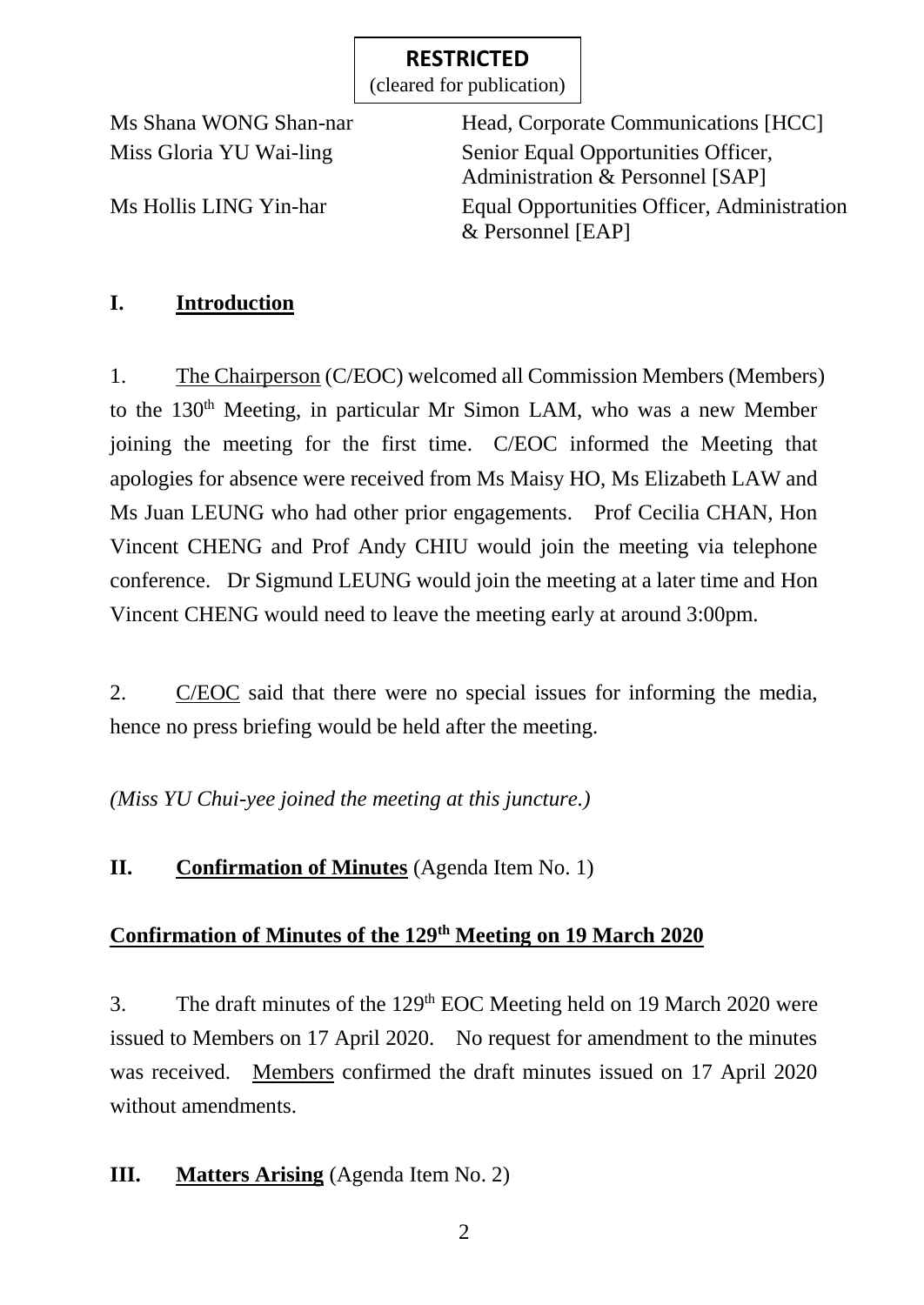4. There were no matters arising from previous meetings that required Members' attention in this meeting.

## **IV. New Agenda Items**

# **The EOC's New Management Structure reported under Appendix 4 to EOC Paper No. 9/2020**

(Appendix 4 to EOC Paper No. 9/2020; Agenda Item No. 5)

5. To facilitate Members (particularly some might need to leave the meeting early) to have a better understanding of EOC's new management structure which was recently approved by the Administration and Finance Committee (A&FC) (reported in Appendix 4 of EOC Paper No. 9/2020), C/EOC initiated to first brief Members on the A&FC's report under Agenda Item 5.

6. Members noted that the EOC was successful in obtaining new resources from the Government through the Resource Allocation Exercise (RAE) to effect the organizational change that was primarily underpinned by the recommendations of the Review on the EOC Governance, Management Structure and Complaint Handling Process (the Process Review), particularly in practicing a victim-centric approach as an integral part of the EOC's corporate culture.

7. Members noted that under the new management structure, the two investigative/enforcement divisions, i.e. Complaint Services Division (CSD) and the Legal Service Division (LSD) would be placed under one overall command, and the other administrative and operational divisions, i.e. Policy, Research and Training Division, Corporate Planning and Services Division, Corporate Communications Division, Ethnic Minorities Unit and a newly created Anti-Sexual Harassment Unit under another.

8. After having considered the proposal from EOC, the Constitutional and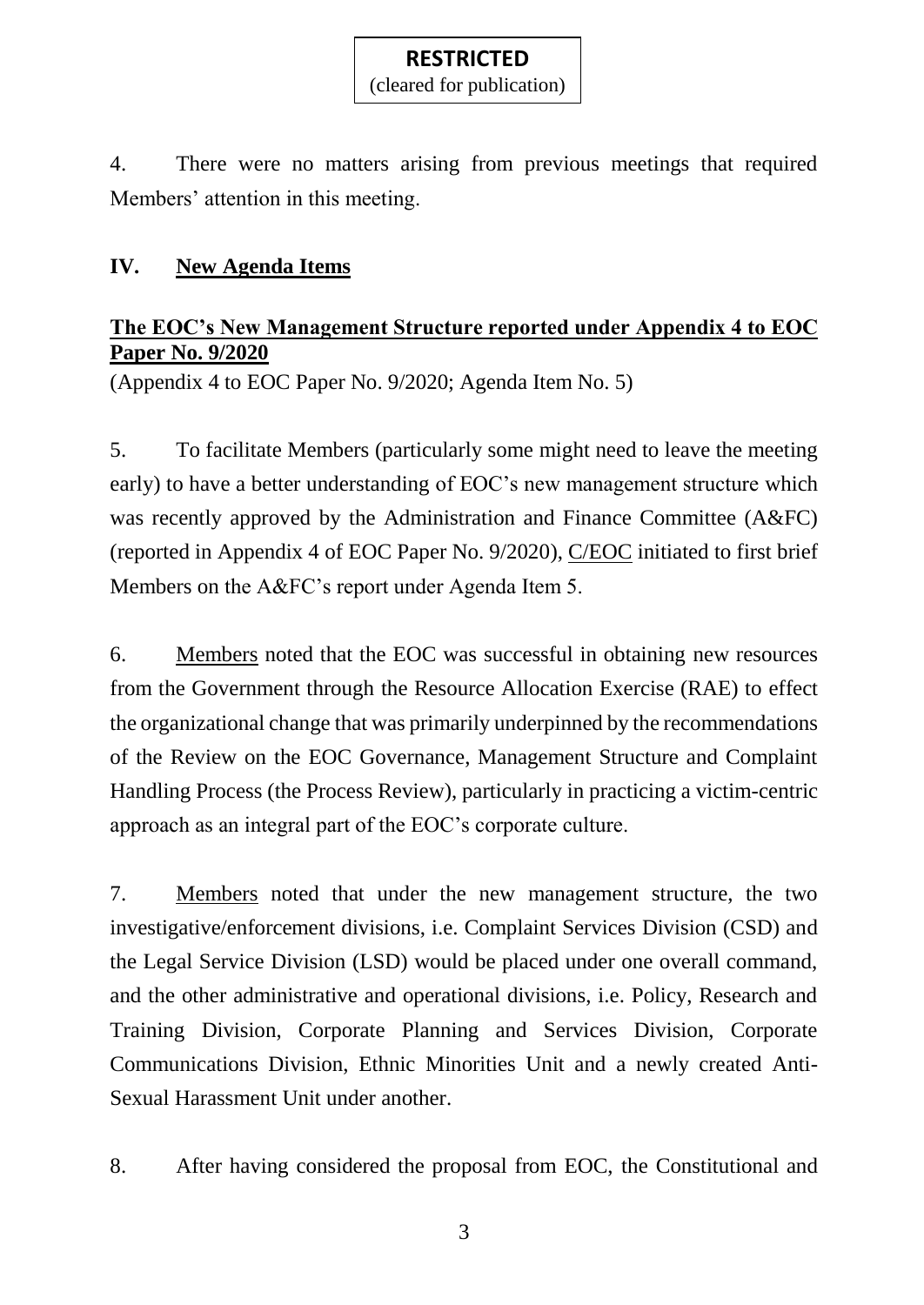(cleared for publication)

Mainland Affairs Bureau (CMAB) agreed that these two commanding posts should be pitched at directorate D2 level with corresponding deletion of two D1 posts. At the same time, funding support was given to create two new Chief Equal Opportunities Officers (CEOOs) posts, one for leading the Policy, Research and Training Division (PRTD) and the other the LSD. The two newly created CEOOs in the PRTD and LSD were pivotal to divisional management and conducive to EOC's overall succession planning. Also, the Chief Operations Officer (COO) post which was pitched at directorate D3 level would no longer be present in the new structure. As a result, the total number of directorate posts in the EOC would be reduced to five including C/EOC whereas the number of CEOOs would increase from three to five.

### *(Dr Sigmund LEUNG and Dr Henry SHIE joined the meeting at this juncture.)*

9. Apart from new resources for implementation of the new management structure for strengthening EOC governance, C/EOC shared with Members the other RAE initiatives that were also provided with new resources from the Government which included the setting up of a new Anti-Sexual Harassment Unit (ASHU), strengthening the capacity of the Research Team and setting up a dedicated Training Team for the public sector. The total additional resources provided to the EOC were around 14% of the EOC's total subvention for the preceding year.

10. Members noted that in pursuance of the EOC's established HR policies and procedures, the A&FC had approved the appointments of Dr Ferrick CHU and Mr Ivan LUK to the posts of Executive Director (Operations) and Executive Director (Enforcement) respectively with effect from 28 May 2020. Besides, Miss Kitty LAM and Mr Allan MAN were selected to fill the two CEOO posts as Chief Policy, Research & Training Officer and Chief Legal Counsel respectively. Members noted that to take forward these approved RAE initiatives at the soonest juncture, the recruitment and selection processes of other non-directorate posts of the above mentioned RAE initiatives had already been going in full steam since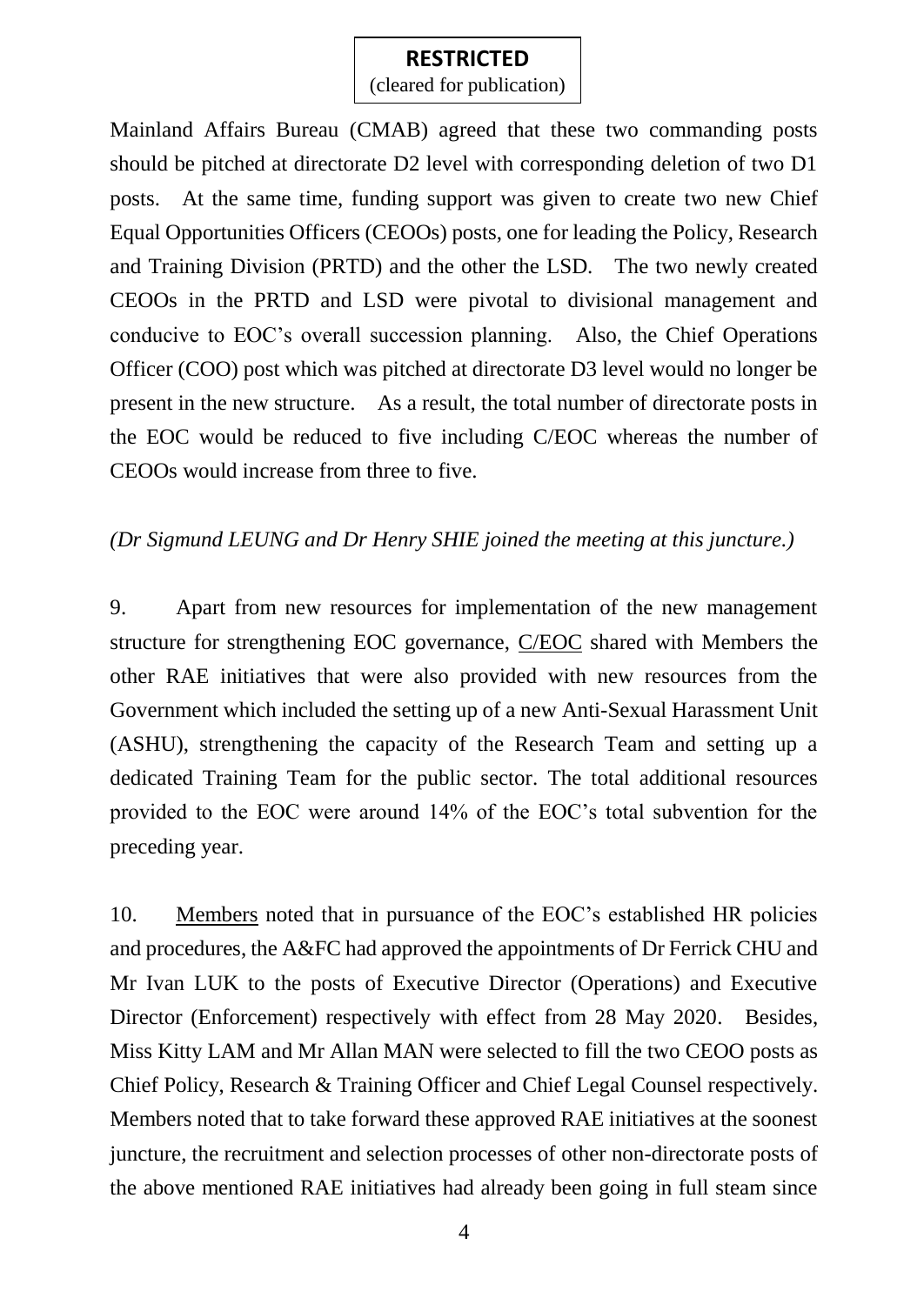(cleared for publication)

early April 2020 in accordance with the EOC established procedures.

11. In response to a question raised by <u>a Member</u>, C/EOC said that the upgraded Senior Research Manager would take on and coordinate more largescale research projects and undertake more in-depth studies calling for profound analytical work starting from the early stage of the projects.

12. Members expressed their support to the implementation of the new EOC's management structure and were grateful to note the Government's additional resources provided to the EOC.

13. Members noted the EOC's new management structure as contained in the Appendix 4 of EOC Paper No. 9/2020.

## **EOC's 25th Anniversary Programme - Updated Plan**

(EOC Paper No. 7/2020; Agenda Item No. 3)

14. EOC Paper No. 7/2020 informed Members of the updated plan for the programmes of the  $25<sup>th</sup>$  anniversary campaign of the Equal Opportunities Commission scheduled for 2020 and 2021, following the discussions at the  $129<sup>th</sup>$ EOC Meeting vide EOC Paper No.  $5/2020$  and subsequent discussions at the  $87<sup>th</sup>$ Community Participation and Publicity Committee (CPPC) Meeting.

*(Prof Susanne CHOI joined the meeting at this juncture.)*

15. HCC informed Members of the new activities incorporated in the updated programme plan, i.e. (i) Photo competition for secondary school students; (ii) Children's painting and colouring competition; and (iii) Dedicated website with video and online exhibition. She also informed Members that the Equal Opportunity Employer Recognition Scheme (formerly named as Equal Opportunity Awards Scheme) had been advanced for rolling out in Q4 of 2020.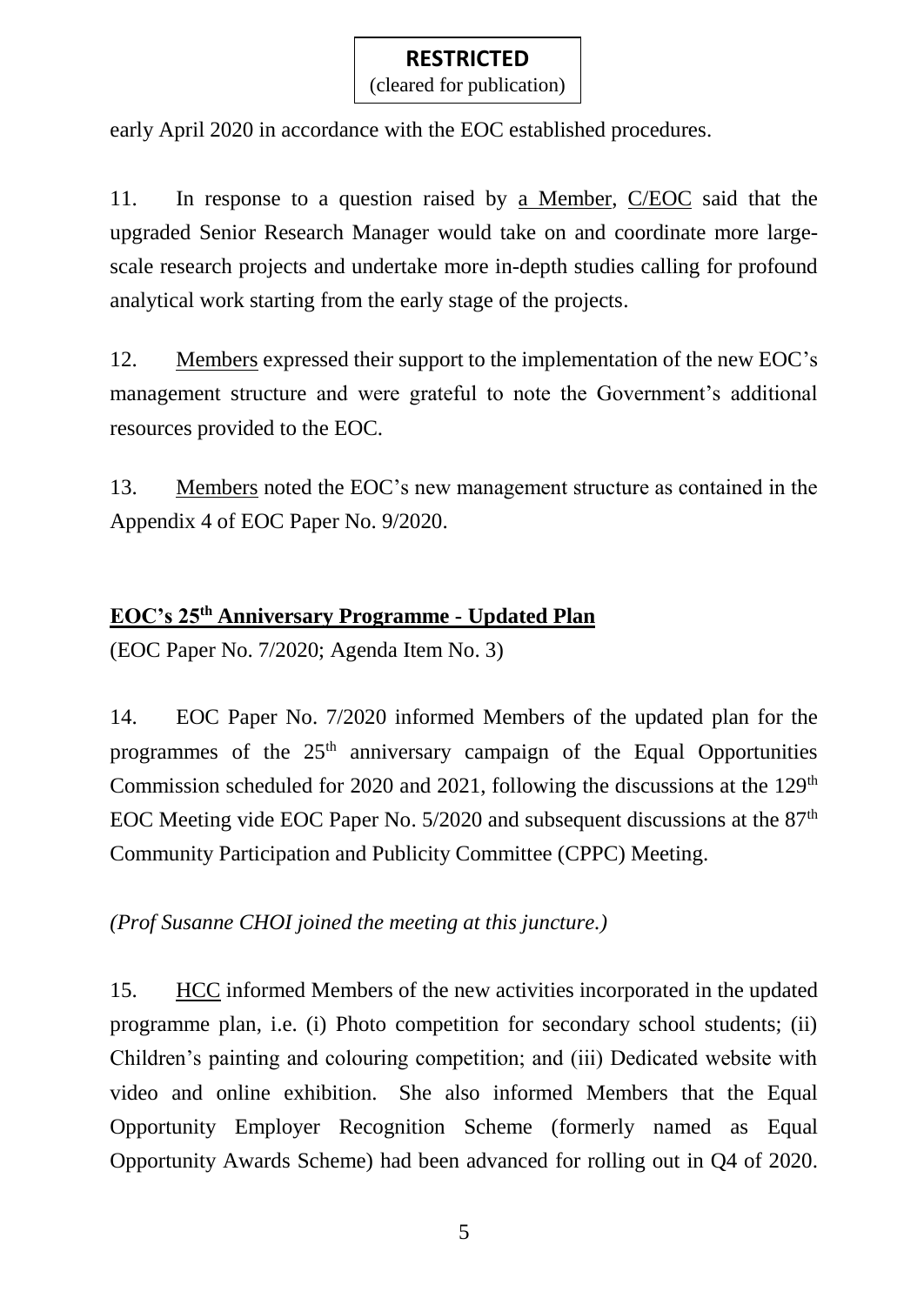(cleared for publication)

The award presentation ceremony would be held in May 2021.

16. Moreover, HCC updated Members on the progress of the preparation work for the planned activities / programmes. Members noted that for the Visual Storytelling Project and Roving Exhibitions, photographer(s) of different race, gender, abilities had been approached. As regards the hosting of the Asia-Pacific Women Caregivers with Disabilities Conference to be collaborated with The Association of Women with Disabilities Hong Kong (AWDHK), Members noted that the Conference had been deferred to Q4 of 2020 due to the outbreak of COVID-19. The venue and the details of the Conference had yet to be finalized. Members were welcomed to suggest venue options suitable for holding the Conference.

[Post-meeting note: The Conference has been scheduled to be held on Friday, 13 November 2020 at the Auditorium, Hong Kong Council of Social Service, Wan Chai.]

*(Hon Vincent CHENG left the meeting at this juncture.)*

17. Regarding the budget of the 25<sup>th</sup> anniversary campaign, Members noted that the estimated expenditures had already been included in the 2020-21 budget of the Commission.

18. Members noted and were supportive of the updated plan as contained in EOC Paper No. 7/2020.

### **Chairperson's Quarterly Report**

(EOC Paper No. 8/2020; Agenda Item No. 4)

19. EOC Paper No. 8/2020 was the fifth quarterly report which summarized the work of C/EOC for the period from March to May 2020.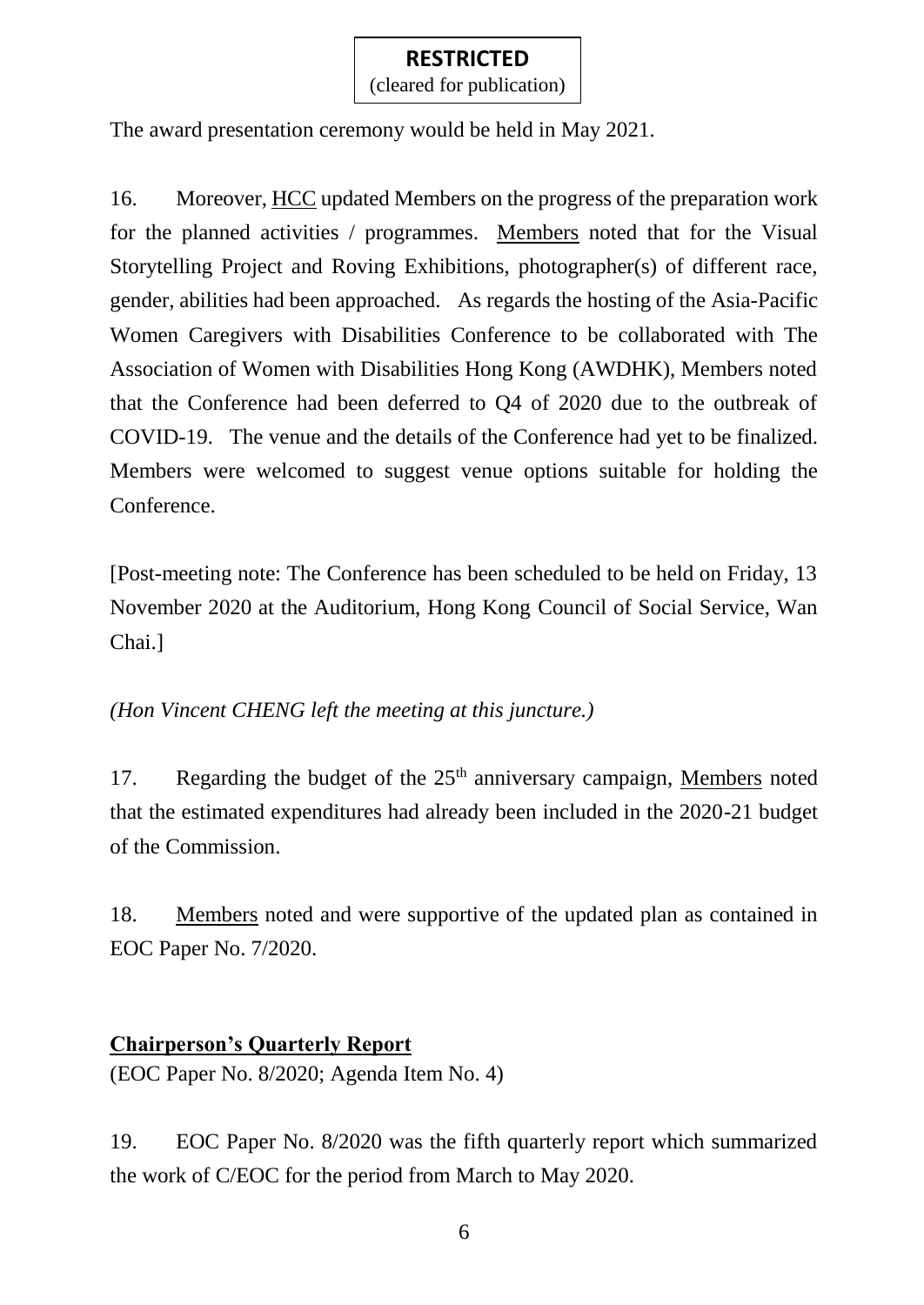(cleared for publication)

20. C/EOC said that there had been growing public concerns over issues relating to discrimination, harassment and vilification during the spell of the city's social unrest and the threat of COVID-19 pandemic in the past twelve months. At times, responses made by the Commission in respect of the enquiries or complaints received comments and criticisms from various camps. While the EOC handled all cases according to its statutory remit and principle of impartiality, the crux of some of these enquiries and complaints indeed underlined the inadequacies of the prevailing anti-discrimination law in protecting the needy groups from discrimination. C/EOC highlighted that the Commission should take on an objective and systematic review of the prevailing ordinances faring against the evolving needs and changes of the Hong Kong community, with a view to proposing legislative amendments to the Government.

21. Members opined that the Commission might communicate with the Constitutional and Mainland Affairs Bureau (CMAB) to set forth the strategies of advancing the coverage of the anti-discrimination legislation in the face of the ever-changing social situations. Moreover, the social situations in Hong Kong necessitated the Commission to develop a holistic plan for promoting antidiscrimination awareness for the general public, in particular the younger generations.

22. C/EOC said he had already met the newly appointed Secretary of the CMAB and had an open and constructive discussion on various topics, including the advocacy work in respect of LGBTI rights, and the legal framework to eliminate discrimination based on residency status, and issues relating to age discrimination. In this connection, SCMA indicated that he planned to visit the EOC office tentatively in Q4 of 2020. C/EOC invited Members to join the visit and would inform them of the details after the date of visit was fixed.

23. As regards the recent passage of the Discrimination Legislation (Miscellaneous Amendments) Bill 2018 including the protection of breastfeeding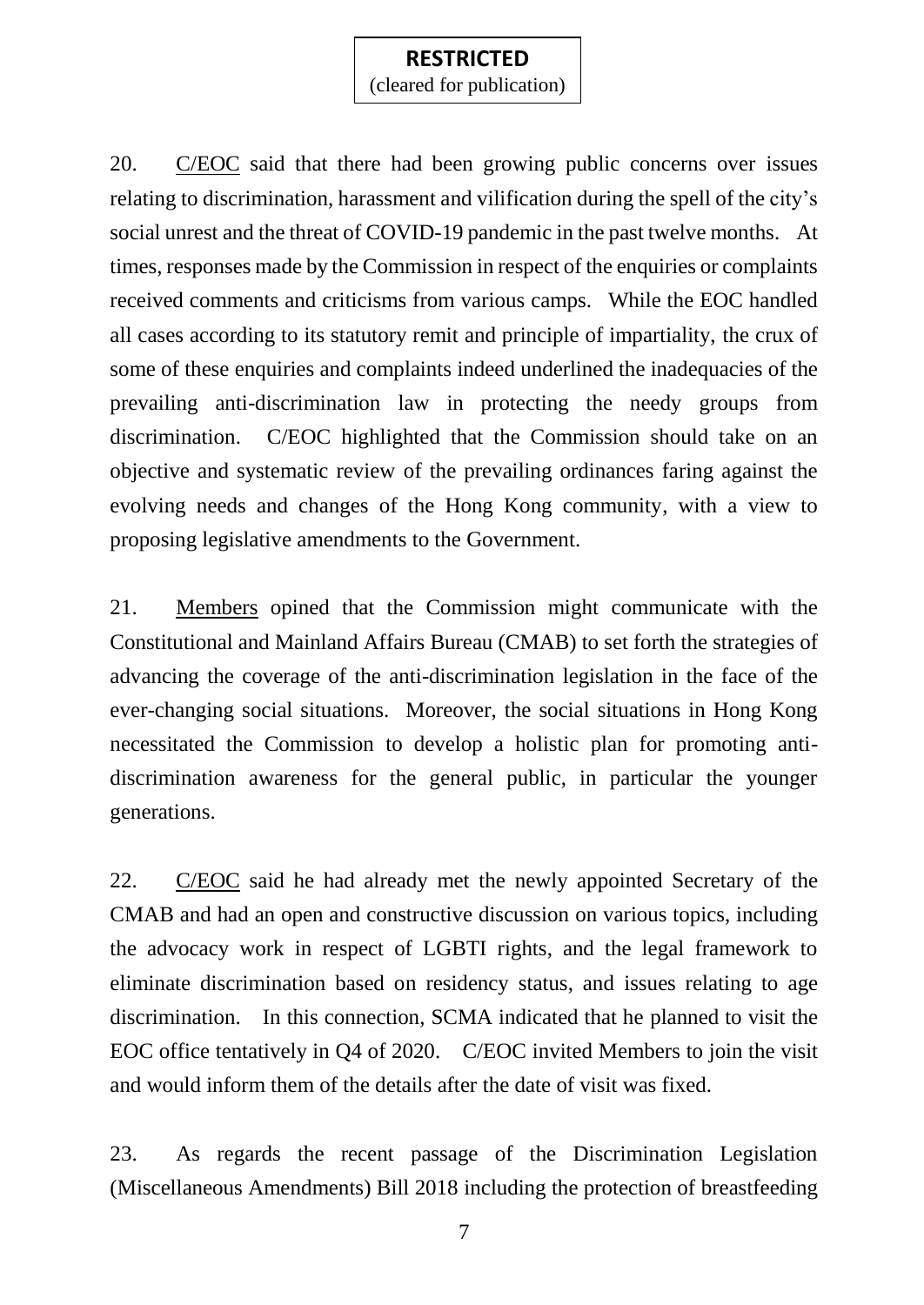(cleared for publication)

from discrimination, Members noted that the EOC would seek additional funding from the Government to carry out promotion and publicity work in the coming months.

24. Members noted EOC Paper No. 8/2020.

## **Reports of the Legal & Complaints Committee, Community Participation & Publicity Committee, Policy, Research & Training Committee and Administration & Finance Committee**

(EOC Paper No. 9/2020; Agenda Item No. 5 - continued)

25. Conveners took turn to brief Members on the important matters discussed and decisions taken at the four EOC Committee meetings held during the period from March 2020 to May 2020.

26. Convener of the Legal & Complaints Committee (LCC) said that the LCC had deliberated applications for legal assistance based on the victim-centric approach. He was grateful for the implementation of the new EOC's management structure, which facilitated closer communication within the Commission. ED/E added that the Legal Service Division and the Complaint Services Division would work closely to look for more appropriate cases that could help raise public awareness against discrimination.

27. Convener of the Policy, Research & Training Committee (PRTC) was grateful that the Commission had made available resources for the household survey on sexual harassment. She said that PRTC had agreed to carry out a feasibility study of pilot telephone survey before launching a large-scaled one.

28. Convener of the Community Participation & Publicity Committee (CPPC) shared with Members that the submissions to the children drawing competition under the EOC's 25th Anniversary Programme were of high quality. Also, the tenure of Co-opted CPPC Members Ms Christina Maisenne LEE and Ms Carmen